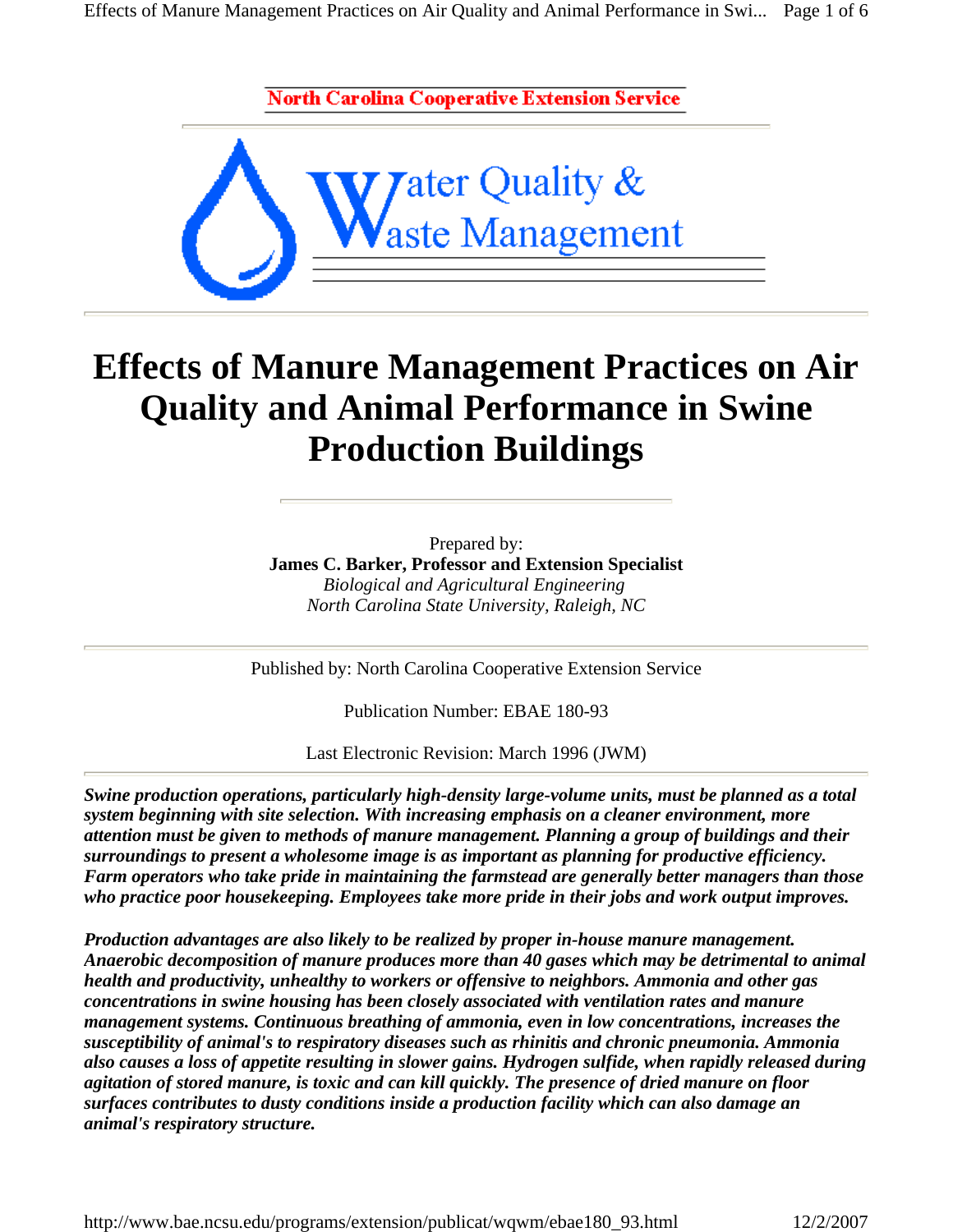*Therefore, proper consideration should be given to the manure management system in the planning stages both from a production and environmental standpoint to meet the objectives of enhancement of the operational efficiency of the production unit and prevention of nuisance conditions.* 

## **RELATED WORK**

Donham et al. (1985) characterized different chemical and physical parameters by taking multiple measurements of liquid manure from storage pits in 23 swine confinement operations over a 6-month period. Low temperature, high ammonia content, excess hydrogen ion content and excess volatile solids were often inhibitory or toxic for anaerobic digestion in the pits. Relative to optimal anaerobic digestion, bacterial metabolic reaction rates were slow, production rates of methane and other gases were relatively low, odorous intermediate products (organic acids and sulfur-containing compounds) were relatively high and waste stabilization was relatively low. These characteristics were accentuated in grower and finishing buildings. They also observed that only a portion of the ammonia present in the air of confinement buildings comes from the manure pits with the rest from the urine and feces on top of slats and solid floor surfaces.

Virginia swine producers noted more infectious rhinitis and pneumonia in their pigs during changeable or cold weather (VPI&SU, 1980). It was found that when exhaust fans are significantly slowed or stopped, that there is a rapid buildup of ammonia (up to 75 ppm) and carbon dioxide (up to 9,000 ppm). In addition, inside relative humidity climbed to as much as 24% higher than the outside relative humidity, often reaching 85% or greater. With little fresh, clean air coming in to mix with the inside air, germs accumulated in the air, due to the pigs breathing, and from the urine and manure being moved around. With little or no air flow, moisture appreciated by the fact that it readily condensed on cold windows, walls and ceilings. The source of this moisture was primarily from the pig's breathing, from urine, manure, wet feed, and spraying done during clean-up. If the relative humidity stays above 85% consistently, germs in the air that would normally die by drying out, do not. They concluded that good ventilation is not just good temperature control; it must also include moisture, waste gas, and germ control, in order to have healthier pigs.

Drummond et al. (1980) assigned 4-week old pigs from each of two litters to one of four controlled environment growth chambers. These chambers were randomly assigned to one of four ammonia concentrations: 0 (control), 50, 100, or 150 ppm of aerial ammonia. Exposure was constant for four weeks. Pigs in the 50 ppm ammonia environment showed a 12% reduction in daily gain compared to the control group. The daily gain of pigs in both the 100 ppm and 150 ppm ammonia chambers dropped 30% below the control. In addition to suffering growth depressions, the pigs exposed to 100 or 150 ppm of aerial ammonia were lethargic in comparison to the controls or those at 50 ppm. Coughing was only apparent among pigs at the 100 and 150 ppm level. Excessive tearing from the eyes was noted in all pigs exposed to aerial ammonia causing black patches to develop from the corner of the eye. The size of the patches was directly proportional to the ammonia concentration.

In another test, pigs were put in a chamber with aerosolized bacteria. The pigs breathed in bacteria-filled air for 10-15 minutes. Then one group was put in a chamber with a clean, cool atmosphere and another group put in a chamber with an ammonia atmosphere. Fifty percent more bacteria were found alive in the lungs of pigs in the ammonia environment than in the pigs in a clean environment.

Pigs in a control group with no ammonia or roundworms were gaining 1.17 lb/day. Another group of pigs with just ammonia in the atmosphere gained 0.79 lb/day while the group of pigs with just roundworms gained 0.84 lb/day. Pigs with both roundworms and ammonia gained less than 0.5 lb/day, a 60% reduction from the control group.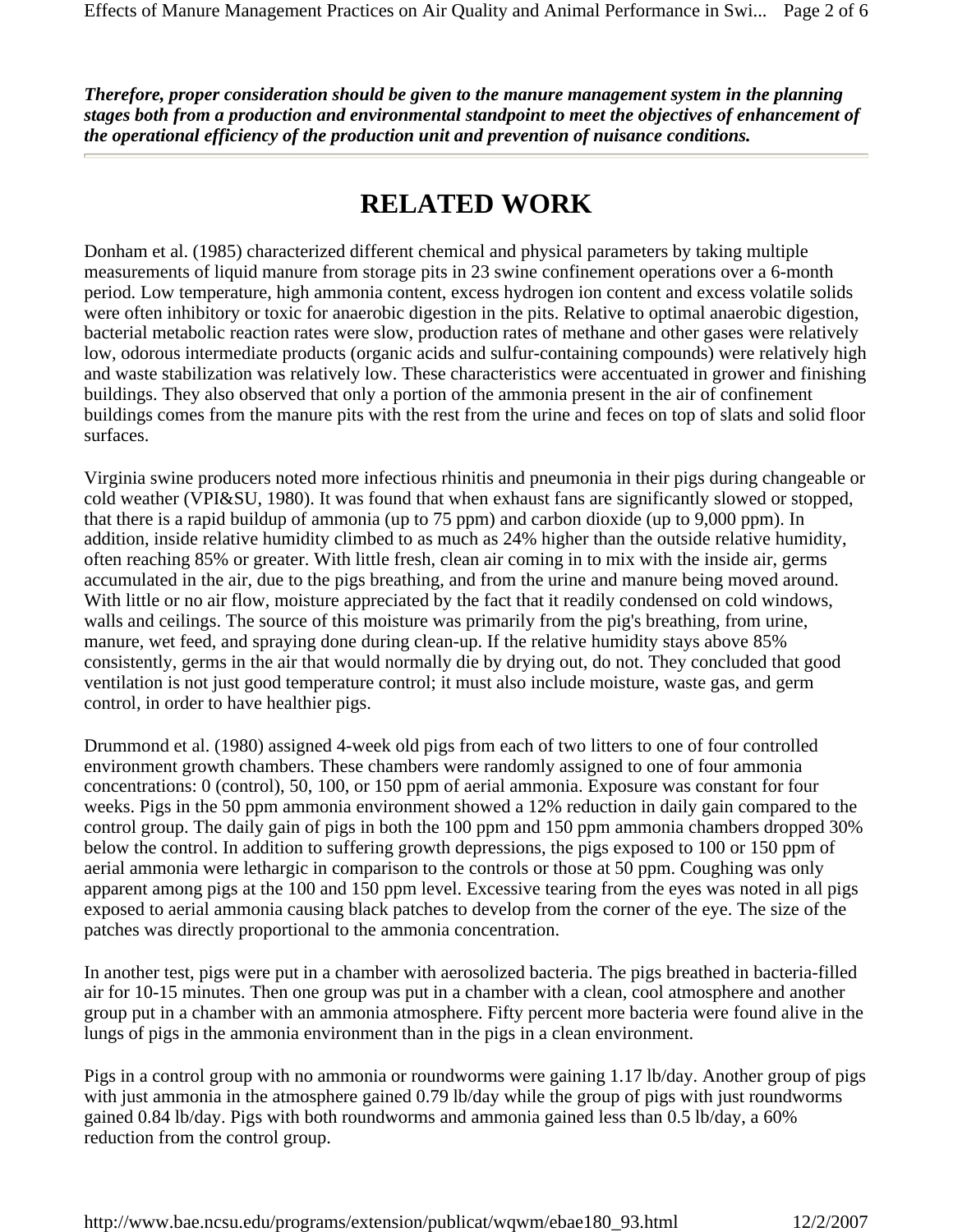Ammonia combined with bordetella bronchiseptica did not show any increased deleterious effects on rate of gain. But the ammonia did increase nasal turbinate shrinkage in the bordetella pigs. There was some additional turbinate shrinking in pigs exposed to both 50 ppm ammonia and bordetella than pigs with just bordetella. And pigs exposed to 100 ppm showed even more shrinkage.

Elanco Products Company sponsored a series of total respiratory analysis and control clinics during the summer of 1984 where more than 10,000 hogs were checked at slaughter from 337 herds across 13 states. Veterinarians working for herd owners checked snouts, lungs and livers of hogs for signs of rhinitis and pneumonia. Seven out of 10 hogs checked had either rhinitis or pneumonia. Conclusions were that rhinitis and pneumonia cost the average producer a loss of 6.3% in average daily gain, or about \$2.46 per market hog. The most severe case of the two diseases combined can reduce daily gain by 40%, delay reaching market weight by more than 3 months, and cost \$19.03 extra per head to produce.

Sutton et al. (1986) compared two groups of gilts on concrete slotted floors over 4-foot deep pits. One group was housed over a pit where manure was allowed to accumulate throughout the experiment (control). The pit under the other group was drained and refilled with clean water biweekly (clean). The two rooms had similar feeding, water, floor space, lighting and room temperature. Ventilation fans with timer controls ran twice as long in the clean environment as in the control environment. Weight gains and feed efficiencies were similar for both groups. Gilts were delayed in the age on onset of puberty when housed in the control environment as compared to the clean environment. There was a noticeable difference in air quality between the two rooms. Ammonia levels were 20 and 5 ppm in the control and clean rooms, respectively. Watering of eyes and irritation of the nose were distinct results of being present in the control room with no obvious irritations while being present in the clean room.

Meyer and Converse (1981) concluded from a study of the daily production of ammonia and hydrogen sulfide from simulations of nursery buildings with both below-floor and above-floor level Y-gutters or shallow pits, that manure needs to be removed from the building before 5-7 days to achieve the goal of reduced odor and gas levels. In their study, the hydrogen sulfide and ammonia gas productions at 23o C started increasing at the 3rd and 5th day and reached their peak at the 21st and 16th day, respectively. Banwart and Bremner (1975) reported that hydrogen sulfide evolution did not significantly occur until after 6-8 days of incubation at 23o C.

Barker and Driggers (1985) reported on a 600-sow farrow-to-finish confinement unit where the finishing facilities were converted from long-term underfloor pit storage of manure to weekly pit recharge. After 2 months, most of the old accumulated manure solids had been removed from the pits. In the first 6 months after conversion, hogs from these units were going to market 6 pounds heavier, 10 days earlier, and with a 0.1 pound better feed conversion. Mortality, which had ranged up to 4 percent went down to 0.75 percent. The injectable and water-administered medication for the animals was cut in half. These benefits when calculated on a \$54 hog market meant an additional \$3 net per animal sold from this operation designed to market 10,000 slaughter animals per year.

Hudson (1983) reported the results of changing the frequency of pit recharge in a swine confinement building in South Carolina. The farm owner noticed a drop-off in herd productivity during the winter of 1983. A significant increase in rhinitis in animals on the finishing floor was also noted and attributed to stress. They also had a reduction in conception rate and in numbers of pigs per litter. After checking for stress-related factors they decided to begin draining and recharging the pits with lagoon liquid every week instead of once in 4 to 5 weeks as they had been doing. The production level began to improve again and medication was reduced considerably. Pit gasses not obvious to the workers were affecting herd reproduction, health and performance.

Muehling (1989) reported on several case studies in central Illinois concerning improvement of the air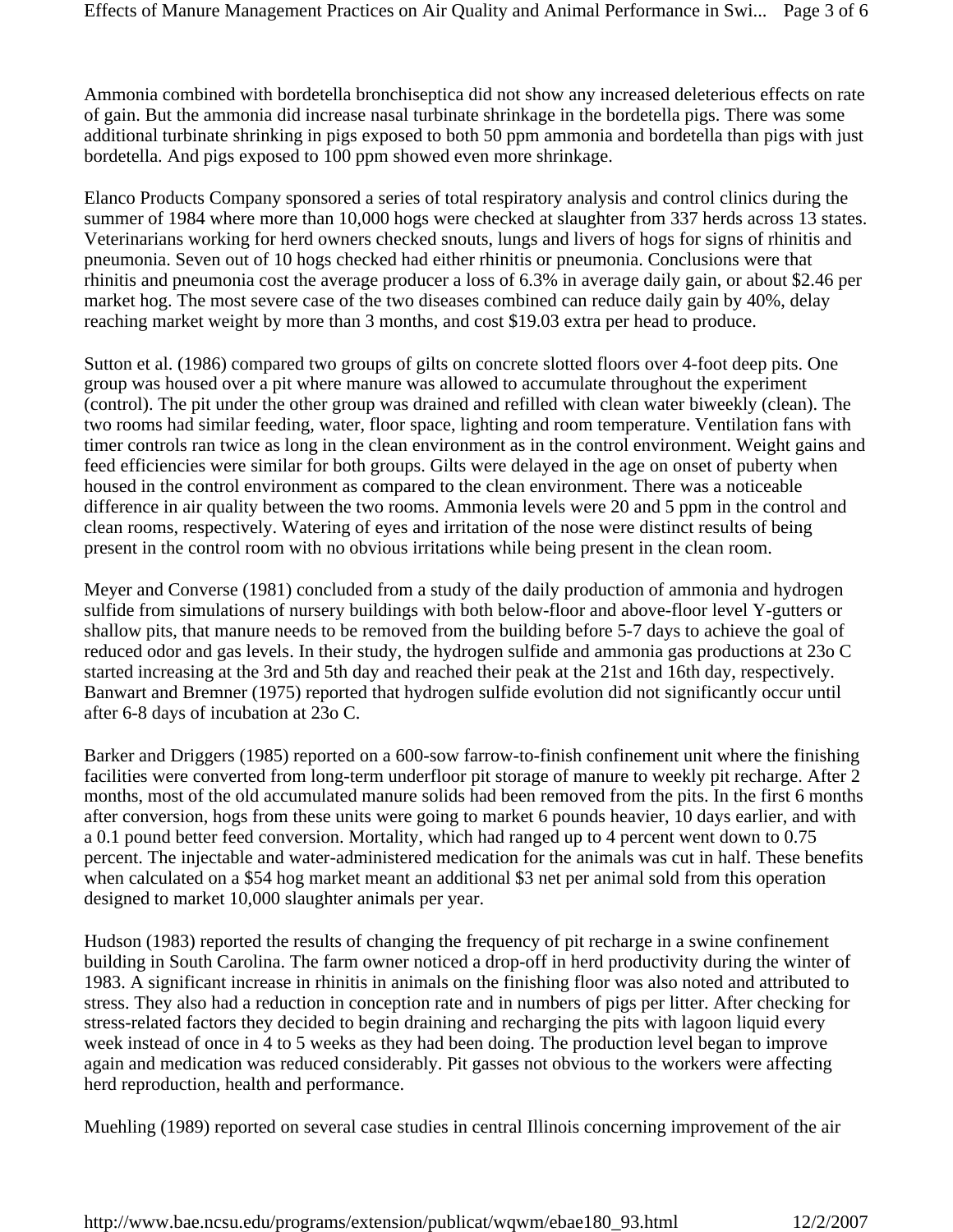quality in swine buildings. Farm A, a 1200-sow farrow-to-finish confinement farm, spent less than \$1,000 to convert from an underfloor scraper system to pit recharge. Building ammonia levels decreased from 50-70 ppm with scrapers to 5-10 ppm with the pit recharge system.

Farm B, another farrow-to-finish farm producing 8,000 hogs per year, spent \$9,700 to convert 6-foot deep manure storage pits to a combination earthen settling basin - anaerobic lagoon - pit recharge system. The farm owner indicated that conditions inside the buildings were greatly improved with the new pit recharge system. The pits had up to four feet of solids buildup, most of which has been eliminated. He also related that the pits seemed to always be full at the most inopportune time to haul the manure to his fields. With the present system, he can plan when he wants to haul sludge from the settling pond or pump liquid from the lagoon.

Farm C, a 350-sow farrow-to-finish operation, spent \$23,000 to convert the manure system from pit storage to a system where the pit contents drain into a sump, a pump lifts manure to a covered concrete solids separation basin, liquids flow to an anaerobic lagoon, and lagoon liquid is recycled for pit recharge. The worst pit contained 16 inches of sludge. After several months of pit recharge, less than 6 inches of manure remains and the level is still decreasing. Before changing to the pit recharge system, ammonia concentrations as high as 65 ppm were measured in the finishing houses. The ammonia readings have fallen to less than 15 ppm. The farm owner indicated that pit recharge has given better hog health with fewer pneumonia problems. They have nearly eliminated the use of feed and water medications and have a more pleasant work environment for the herdsmen.

Bailey (1992) conducted a North Carolina study in Sampson County during the winter of 1991 of the ammonia levels of swine finishing buildings having different ventilation and manure management methods. Five pit recharge buildings were monitored with the following characteristics: a pit depth of 24- 32 inches; a pit slope of 1 inch per 20-40 feet; a pit emptying and recharge frequency of 1-3 weeks; and winter ventilation through plenum openings under slats. Eight flush under total slatted floor buildings studied had these characteristics: pit depth of 16-24 inches; pit slope of 1-2 percent; flush frequency of 4- 6 hours; and winter ventilation through plenum openings under slats. Four buildings had partial slatted floors with flush under slats: pit depth of 8 inches; pit slope of 1.5-2 percent; flush frequency of 4-6 hours; and winter ventilation through forced air tube. Nine tunnel ventilated houses had these characteristics: pit depth of 8 inches; pit slope of 1 percent; flush frequency of 4-6 hours; and winter ventilation through side wall air inlets and exhaust fans at one end of the buildings. Four pit storage buildings were also studied: pit depth of 40 inches plus; pit slope of 1 inch per 20-40 feet; pit emptying frequency of 6 weeks to 5 months; and winter ventilation through plenum openings under slats.

Ammonia levels in the buildings during these studies averaged 7.4 ppm in the pit recharge buildings, 13 ppm in the flush under slat buildings, 18 ppm in the partial slatted floor houses, 24 ppm in the tunnel ventilated houses, and for the pit storage buildings 16 ppm when the pits were emptied on a 6-week frequency and 30 ppm when they were emptied every 5 months. Medication costs for animals in the pit recharged buildings ranged from \$2.37 to \$2.62 per head, while these costs in the pit storage buildings were \$4.33 to \$6.49 per head.

## **SUMMARY**

After weighing the important points of alternative manure management systems, a producer must decide which system appears best, then commit to providing the attention and management necessary to make the system function. No waste system will take care of itself. The appearance of buildings and grounds on swine farms constantly generates images of the product, good or bad. **A good swine image helps sell the product.** Portraying an attitude of success is contagious -- to employees, to neighbors, to consumers and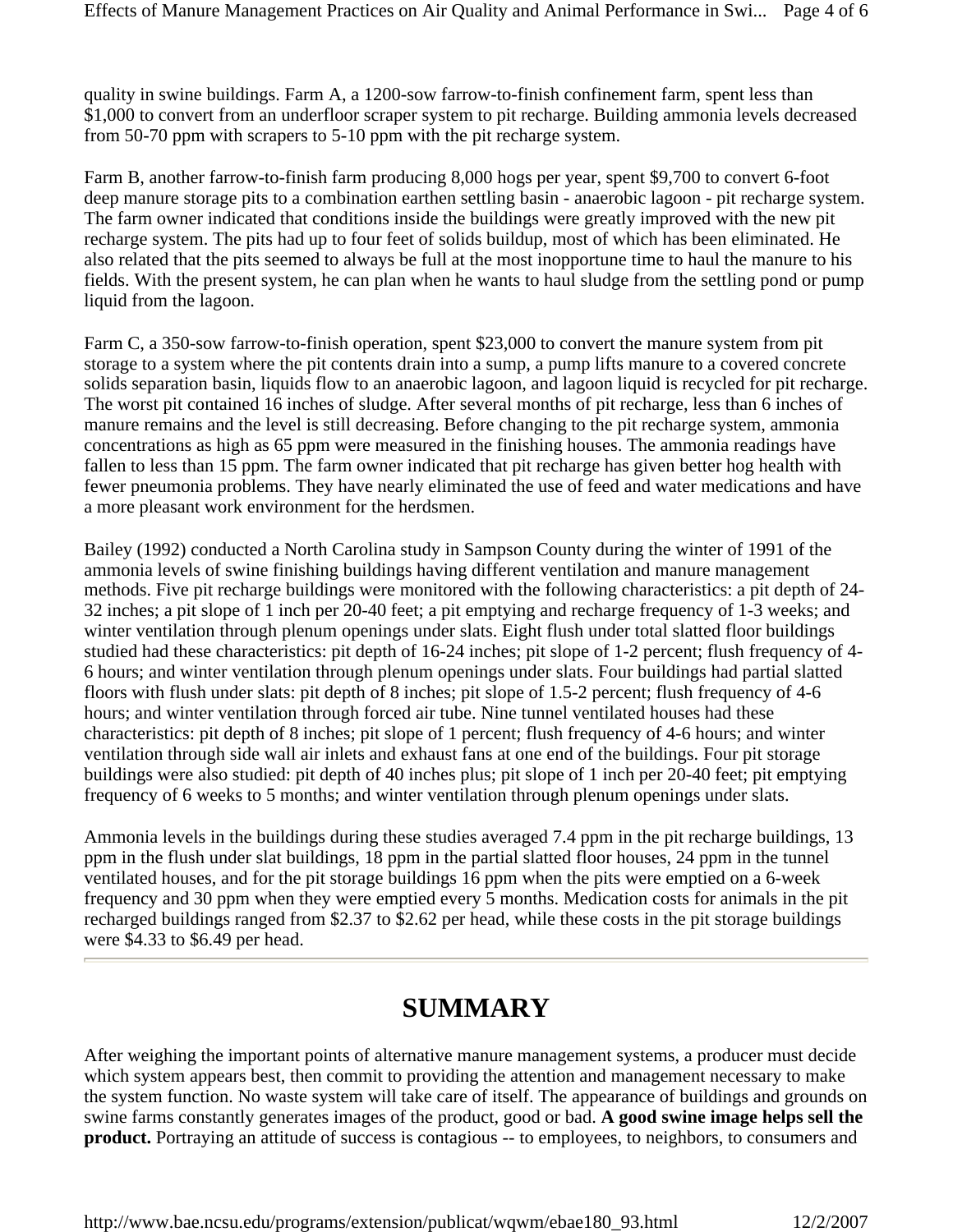to the general public (Morris et al., 1973).

## **REFERENCES**

Bailey, D.E. 1992. Gases and air quality problems that can affect worker and animal health in swine facilities Proc Wilson Regional Pork Conference, Wilson,NC, Nov 24. 12 pp.

Banwart, W.L. and J.M. Bremner. 1975. Identification of sulfur gases evolved from animal manures. J Env Qual. 4(3):363-366.

Barker, J.C. and L.B. Driggers. 1985. Pit recharge system for managing swine underfloor manure pits. ASAE Publ 13-85, Agricultural Waste Management and Utilization, ASAE, St. Joseph,MI. pp. 575-581.

Donham, K.J., J. Yeggy and R.R. Dague. 1985. Chemical and physical parameters of liquid manure from swine confinement facilities: health implications for workers, swine and the environment. Agri Wastes. 14(1985):97-113.

Drummond, J.G., S.E. Curtis, J. Simon and H.W. Morton. 1980. Effects of aerial ammonia on the growth and health of young pigs. J An Sci. 50:1085.

Elanco Products Co. 1984. Respiratory diseases cost \$2.46 per hog. Pork 85. Aug 1985 Issue.

Hudson, J. 1983. Guerney Rowell survives ups and downs. Southeast Farm Press. Dec 14. pp 23-24.

Lehman, A. 1989. Converting my swine waste management system to pit recharge. Proc 1989. Livestock Waste Management Conference, Univ of Illinois, Urbana-Champaign,IL, Mar 21, pp. 59-62.

Meyer, DJ and JC Converse. 1981. Gas production vs storage time on swine nursery manure. Paper No 81- 4512, ASAE, St. Joseph,MI. 8 pp.

Morris, T.B., W.C. Mills, Jr., and D.G. Harwood. 1973. Profit From Improving Your Image. PS&T Guide No 17, N.C. Agricultural Extension Service, Raleigh, NC. 2 pp.

Muehling, A.J. 1989. Pit recharge waste management system - an update. Proc 1989 Livestock Waste Management Conference, Univ of Illinois, Urbana- Champaign,IL, Mar 21. pp. 52-58.

Sutton, A.L., J.R. Malayer, M.A. Diekman, D.T. Kelly, D.D. Jones and G.G. Long. 1986. Effects of Manure Gases on Swine Health & Production. Paper No 86- 4038, ASAE, St. Joseph,MI. 23 pp.

Virginia Polytechnic Institute & State Univ. 1980. The lack of proper ventilation in cold weather can lead to to respiratory disease in pigs. NCSU Vet Info, Dec.

Distributed in furtherance of the Acts of Congress of May 8 and June 30, 1914. Employment and program opportunities are offered to all people regardless of race, color, national origin, sex, age, or disability. North Carolina State University, North Carolina A&T State University, U.S. Department of Agriculture, and local governments cooperating.

**EBAE 180-93**